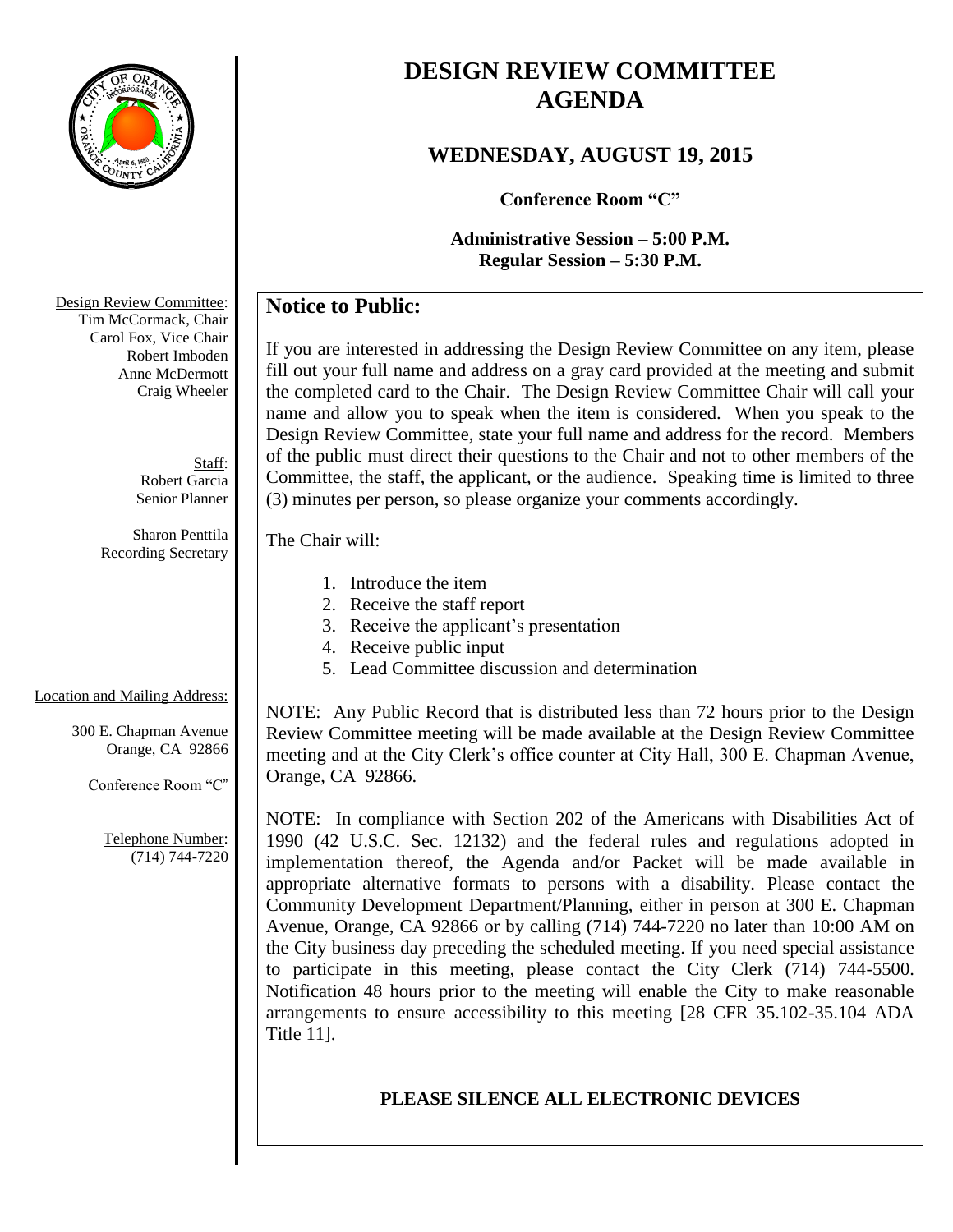The Committee holds an Administrative Session to receive general information from the staff and to conduct an initial review of Minutes of prior meetings. The Session is open to the public; however, no public testimony is taken and no decisions are made. Following the Administrative Session, the Regular Session will begin at 5:30 p.m.

- 1. Review of Agenda
- 2. Policy/Procedural Information
- 3. Review of Minutes: August 5, 2015

## **Regular Session - 5:30 P.M.**

CALL TO ORDER:

ROLL CALL:

## PUBLIC PARTICIPATION:

Opportunity for members of the public to address the Design Review Committee on matters not listed on the Agenda.

CONSENT ITEMS:

(1) APPROVAL OF MINUTES: August 5, 2015

All matters that are listed above as Consent Items are considered to be routine by the Design Review Committee and will be enacted by one motion. There will be no separate discussion of said items unless members of the Design Review Committee, staff, or the public request specific items to be removed from the Consent Items for separate action.

## AGENDA ITEMS:

Continued Item:

(2) DRC No. 4764-14 Marywood Residential Development

- The proposed project would establish a maximum of 40 single-family residences on approximately 16 acres of the project site.
- 2811 E. Villareal Drive
- Staff Contact: Robert Garcia, 714-744-7231
- DRC Action: Recommendation to the City Council